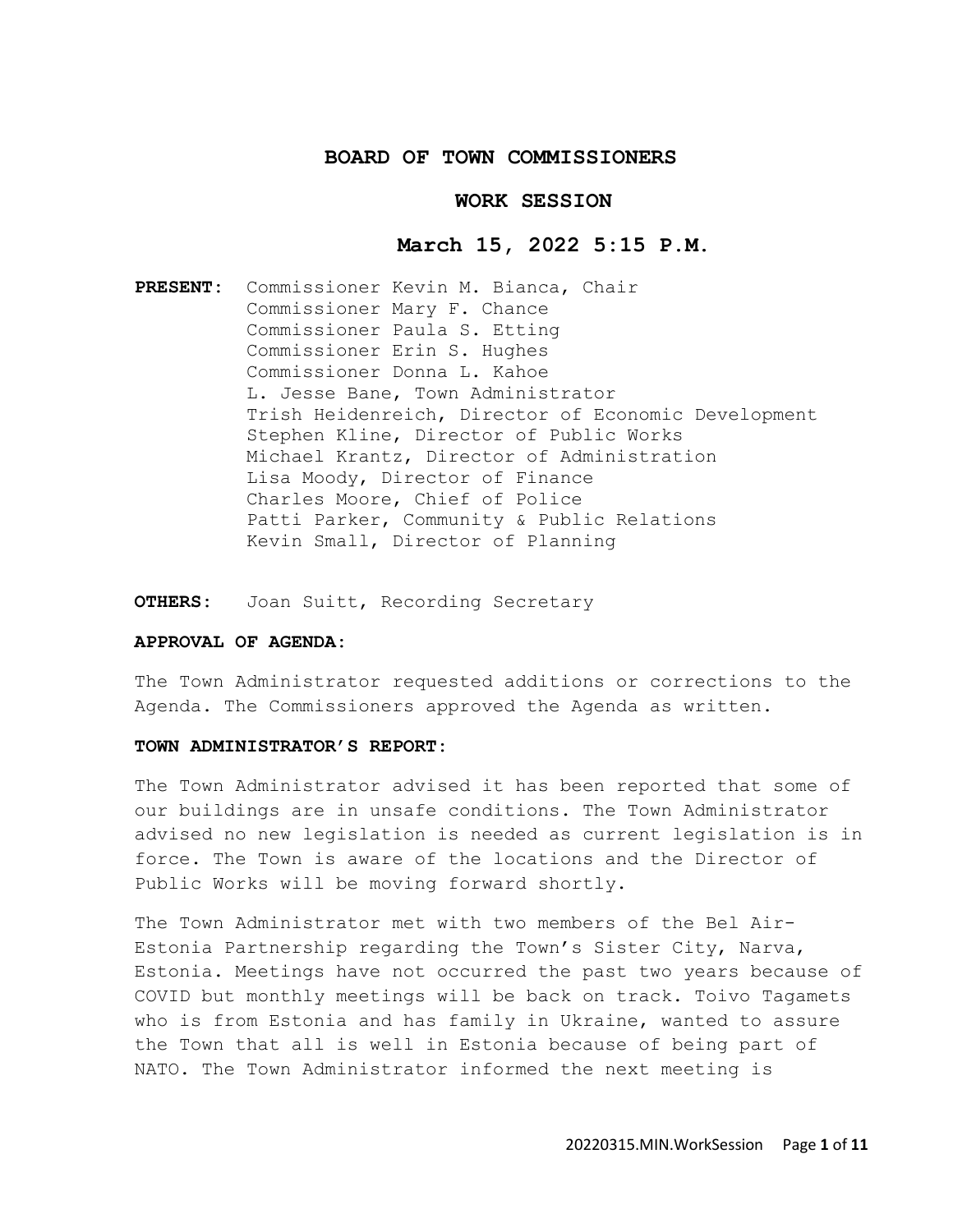being planned for May and requested any Commissioner interested in attending to let him know.

## **TENTATIVE AGENDA FOR TOWN MEETING (March 21, 2022, 7:30 p.m.)**

### **Presentation:**

### Kite Day Proclamation

The Director of Administration advised a Proclamation declaring April 9th as Kite Day in the Town of Bel Air will be read. Mr. Allen Ault, former coordinator of the event may be in attendance.

# Promotion of Kevin J. Kadolph to Officer First Class

# Promotion of Jordan J. Greene to Officer First Class

The Chief of Police advised two promotions to Officer First Class will be recognized.

### **Unfinished Business:**

# Resolution 1179-22 to Consider Adopting the 2022 Comprehensive Plan for the Town of Bel Air

The Director of Administration reminded Resolution 1179-22 Comprehensive Plan 2022 was tabled during the last Town Board meeting. The Commissioners will vote for approval.

The Director of Planning sent several emails to the Commissioners and requested contact with questions. A number of things were added with the bulk under the Housing element. Items concerning Water Resources have already been changed and some comments from the State of Maryland referred to Tables that no longer exist.

Other changes:

- Town was reluctant to include some statistics in the plan because it dated back to 2015-2019 but the State of Maryland advised to include it.
- Town's planning horizon is 2040. The State wanted it to go to 2045. The Director of Planning feels that change is not needed.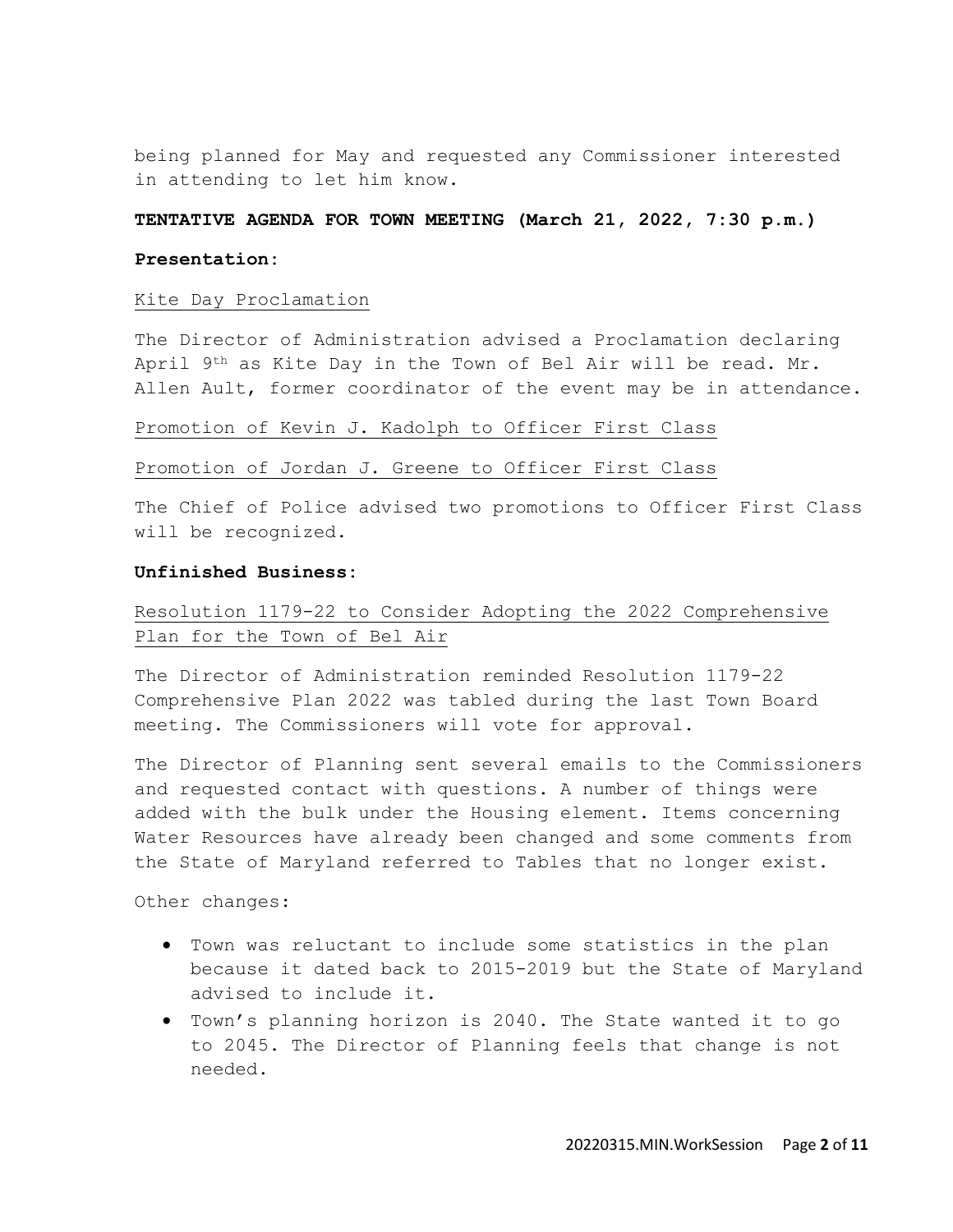The Commissioners had no further questions.

## **New Business:**

### Resolution 1181-22 Fiscal Year 2022 Budget Amendment

The Director of Finance informed there were many changes and reviewed the following highlights of the General Fund.

### **Revenues**

- Real Property Taxes \$170,000 received higher assessments than constant yield.
- Public Utilities \$30,000 higher assessments than budgeted.
- Income Taxes \$145,000 based on distributions received and updated projections.
- Highway User \$33,234 updated estimate per state highway.
- Public Works' Fees \$20,000 more permits than budgeted/reimbursed \$10,200 for demolishing cost.
- American Rescue Plan \$149,500 premium pay.

Working on acquiring a Consultant to advise on ARPA funds.

- Equipment/Vehicle Sale Proceeds \$25,000 proceeds from 7 vehicles.
- Red Light Camera \$130,000 more tickets generated than budgeted.
- Equipment/Vehicle Proceeds (\$475,000) ability to pay cash for purchases.
- Transfer from Leave Payout Reserve \$90,633 leave payouts greater than \$2,500 for employees per policy.
- Transfer from Worker's Comp Reserve (\$28,935) use current revenues not reserves to pay worker's comp.

**TOTAL** \$283,333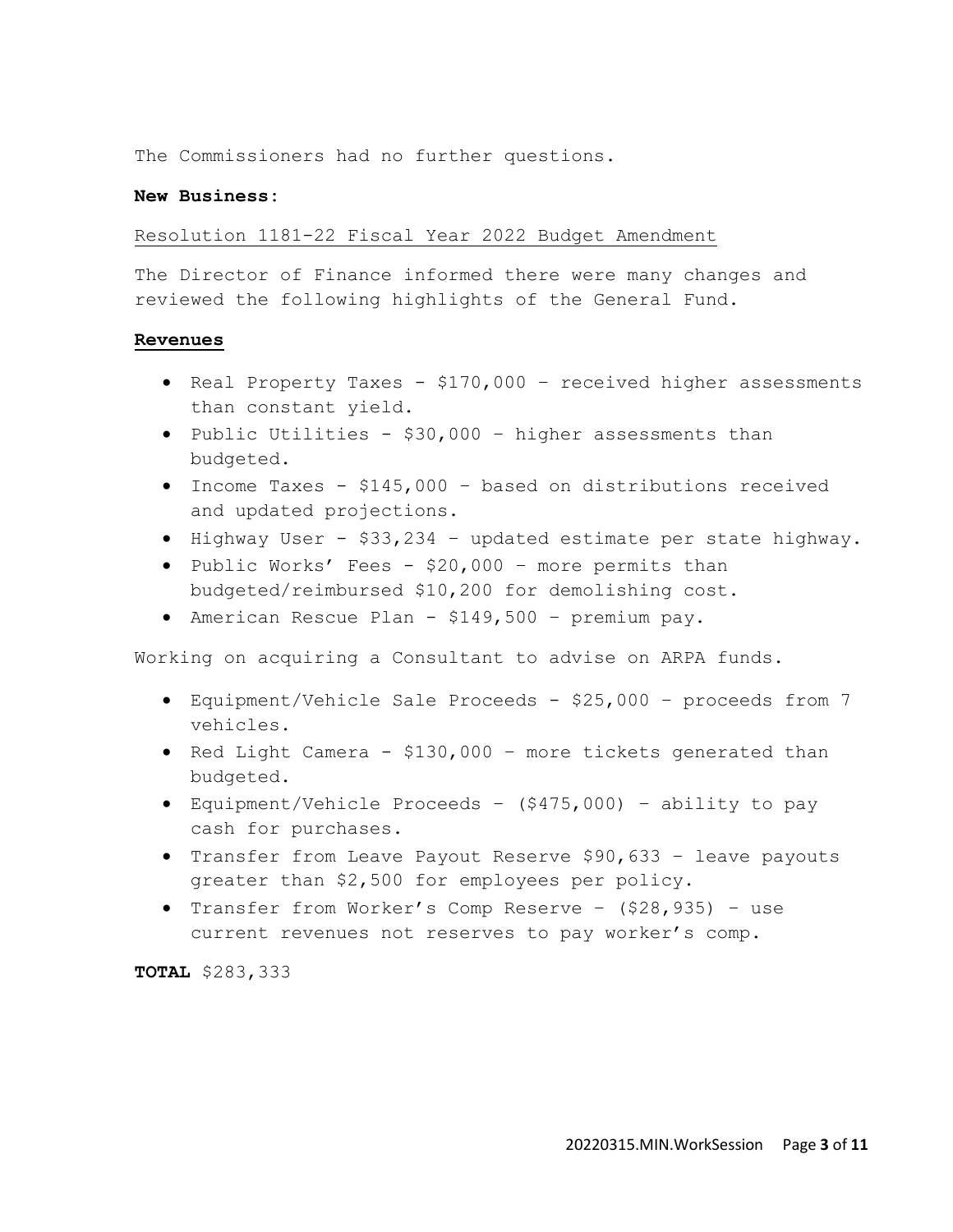# **Expenditures**

## **Armory**

• Contractual Cleaning – (\$17,000) – no special cleaning or kitchen cleaning done; lower contract pricing cost greater than budget.

# **Town Building**

- Salaries (\$7,000) premium pay/new employee salary savings (current employee on Worker's Comp).
- Pre-Construction Service for Police Department/Town Hall \$155,892 – reimbursables from prior contracts (\$2,325), procurement/bid \$153,567.
- Other Capital \$48,397 Town's share of Rockfield playground capital work.

# **Human Services**

- Staff Development \$27,000 Dale Carnegie training.
- Contracts \$10,625 Lexipol implementation fee.

# **Finance**

• Salaries – (\$11,000) – premium pay/vacancies/leave payout.

# **Planning**

- Salaries \$13,000 premium payment/interim administrative. secretary/intern
- Burns Alley-Conceptual Plan \$5,320 survey/concept design match for CBT grant.
- Strategic Plan Implementation \$6,716 grant received from CLG.
- Other Capital \$9,846 additional monies needed to complete Office Street Pocket Park project.

# **Economic Development**

• Medical Insurance - \$10,100 – change in coverage.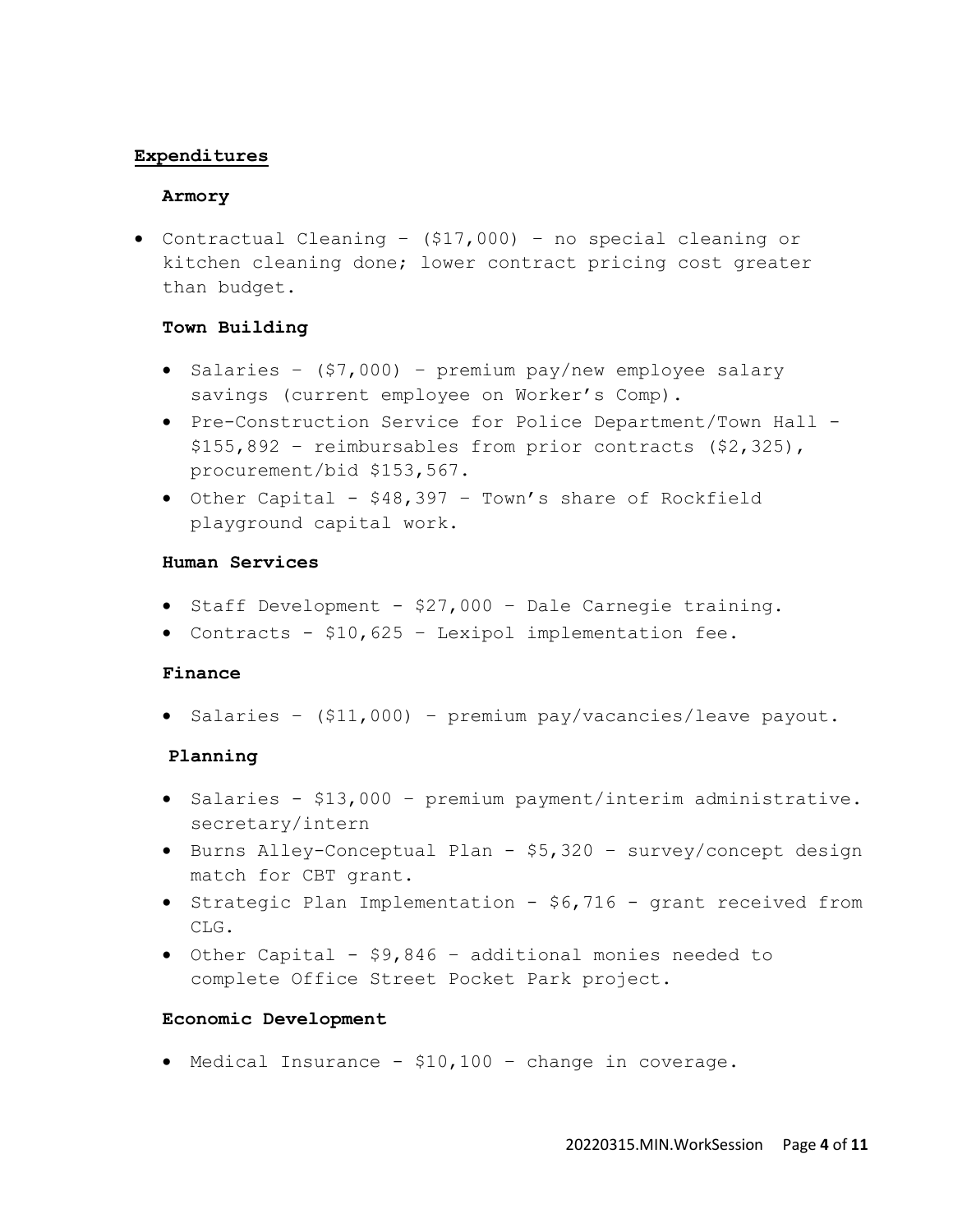# **Technology**

• Licenses - \$32,273 – Lexipol annual subscription for Police Department and Human Resources additional licenses not budgeted.

# **Miscellaneous**

• Wellness Program – (\$10,800) – not used because of COVID. Program will return next fiscal year.

# **Debt Service**

- Equipment/Vehicles \$302,767 not borrowing monies FY22, purchases/payoff debt early.
- Police Department/Town Hall Renovation (\$257,978) one payment due instead of two.

# **Public Safety**

• Red Light Camera Program - \$16,000 – more citations/CPI increase effective January – unknown at budget.

# **Police**

- Salaries (\$5,000) premium pay/vacancies. (\$20,000) – premium pay/vacancies.
- Worker's Compensation \$24,717 budget incorrect number.
- Contracts \$15,174 Lexipol.
- Patrol Vehicle Accessories (\$7,700) for vehicles purchased – cost less than budget.

# **DPW – Administration**

• Over-time Special Events - \$8,000 – additional events worked.

# **DPW – Shop**

• Gasoline - \$6,000 – price increase. Will be looking into costs.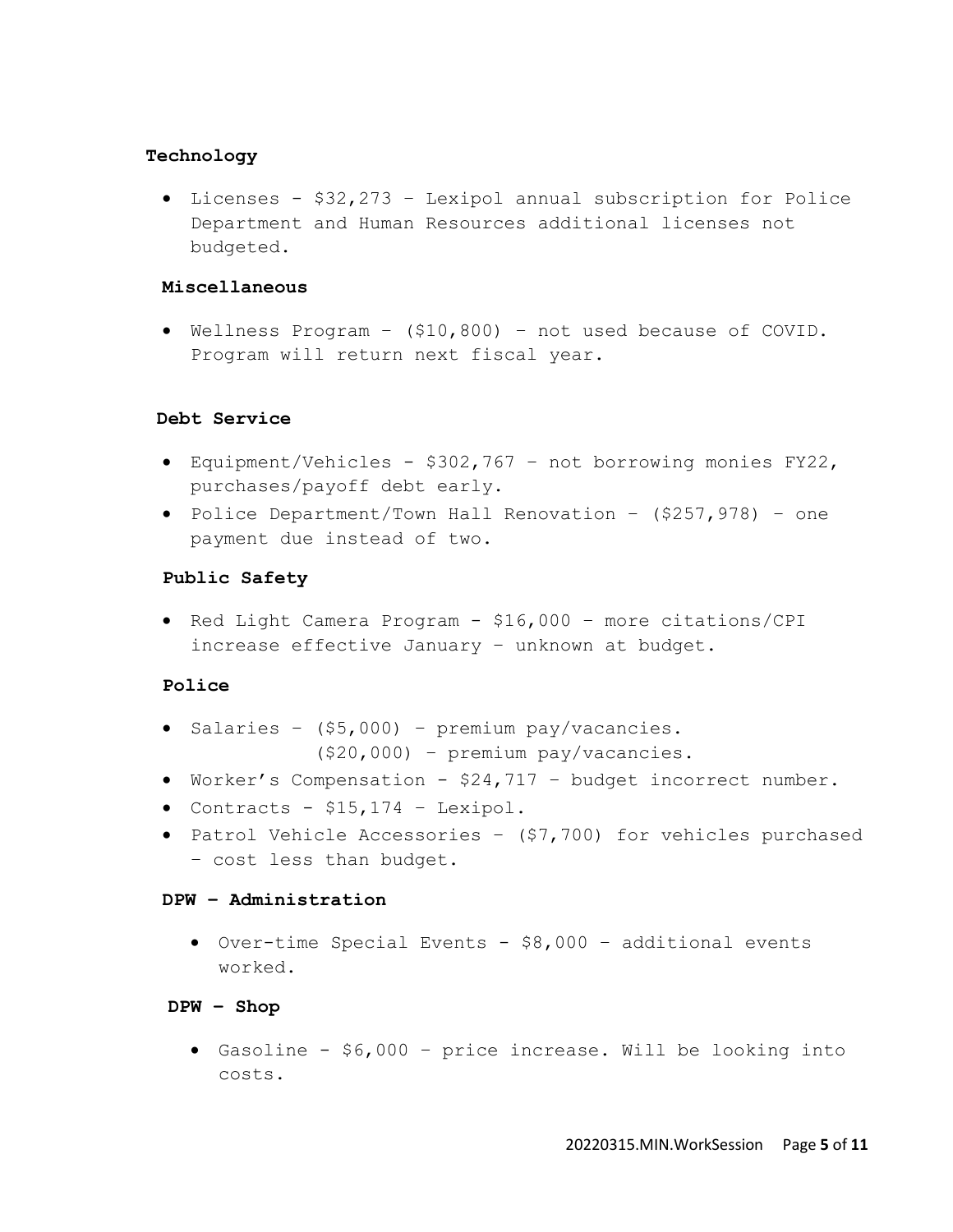#### **DPW – Streets**

- Salaries (\$75,000) vacancies and open new position
- Vehicle, Capital (35,951) F350 pickup truck and refuse truck incorrectly budgeted under streets. Loader in the line item was at a higher cost.

### **DPW – Refuse**

• Vehicles, Capital – (\$17,866) – transfer from Street line item.

**TOTAL** - \$283,333

There are some outstanding items and if numbers are not known for introduction, it can be amended.

## **Special Revenue Fund**

- Rockfield Playground Grant \$100,000 design/construction services for renovations to creative playground.
- Chesapeake Bay Trust Grant \$14,850 green streets conceptual plan Burns Alley.
- CDBG Project (\$40,404) paving project to be completed in FY23

The Director of Finance informed the Budget Amendment is for introduction and a Public Hearing will be scheduled.

# Ordinance 808-22 Amendments to Chapter 265. Public Facilities, Adequate

The Director of Planning distributed the draft of Ordinance 808- 22 that clears up the Ordinance and slightly changed the definitions. The Town wants to make sure elements of the Comprehensive Plan is included in this Ordinance so anything in the Comprehensive Plan that is required by code gets implemented.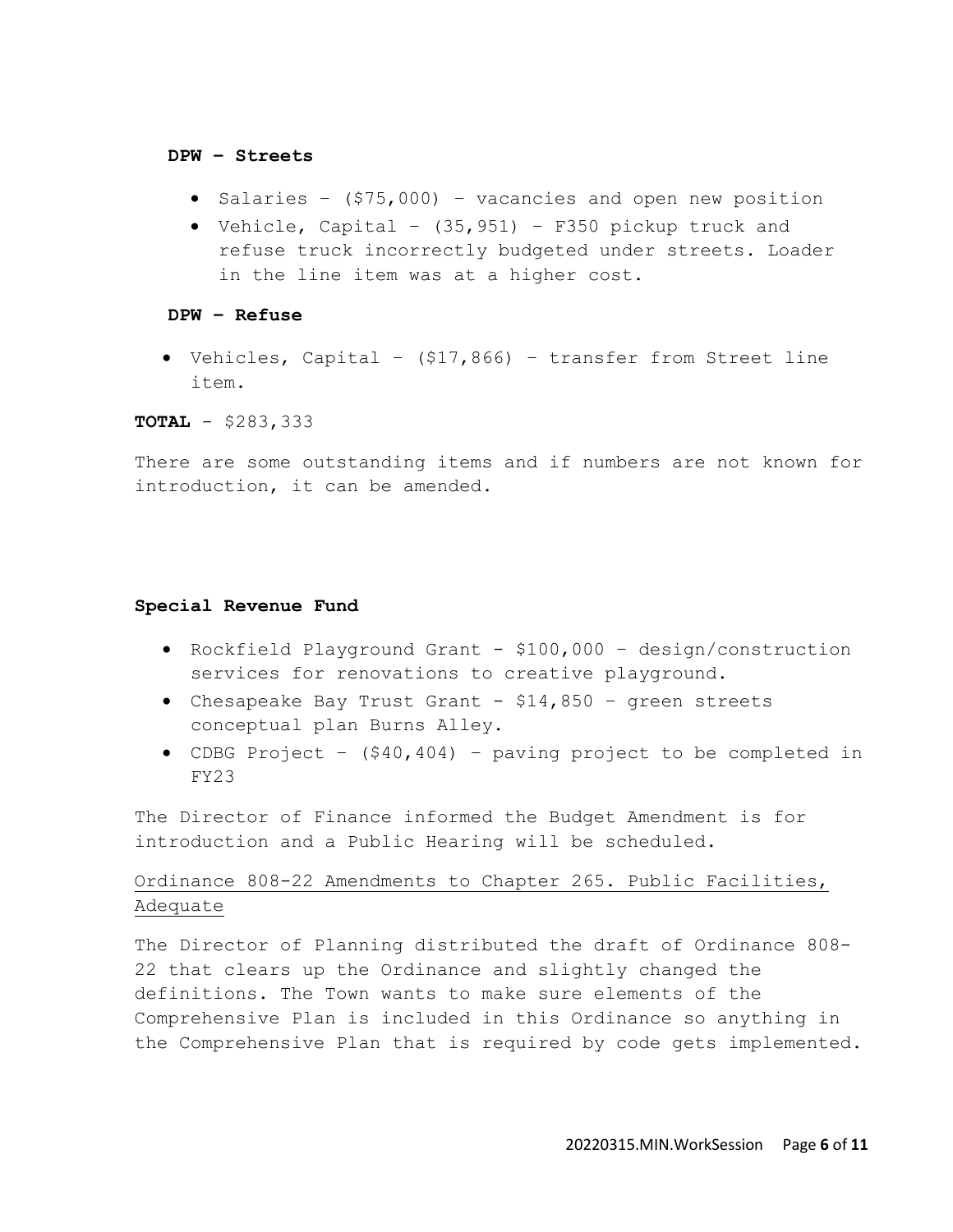The Director of Planning gave examples of:

- 1. Open Space requirements.
- 2. Traffic Impact Analysis may require providing requirements for transportation.

Chair Bianca asked for clarification on transportation. The Director of Planning advised roadway, pedestrian, and bikeway improvements.

The Director of Planning stated many times developers come in and do not have the ability to provide certain things because the right-of-way is off their site and have no control or the cost of the project is greater than their impact to that intersection, sewer/waterline. This allows the Town to collect the funds, keep for 15 years, and use before the time runs out to apply to the impact.

The Director of Planning advised Ordinance No. 808-22 will be introduced during the Town Board meeting and a Public Hearing will be scheduled. Contact the Director of Planning with any concerns.

## Office Street "Pocket Park" – Contract Approval

The Director of Planning advised the Office Street improvement has been on-going for quite a while. The Town will piggyback on Source Well and the same company who worked on Office Street will complete the park. Originally budgeted was \$90,000 and the initial bid came in at \$168,000.

The Director of Planning stated the Town revisited the scope of work and looked at other sources for funding. The electrical and furniture portions were removed from the project, but electrical conduits remain. The Town is seeking other contributions and now looking at \$107,000. The Director of Planning informed the County will be contributing more money for the project. The park project should be completed in June.

Chair Bianca mentioned last year the Town received unexpected Income Tax money and asked if the Town could explore using some of this for the Office Street Park project. The Director of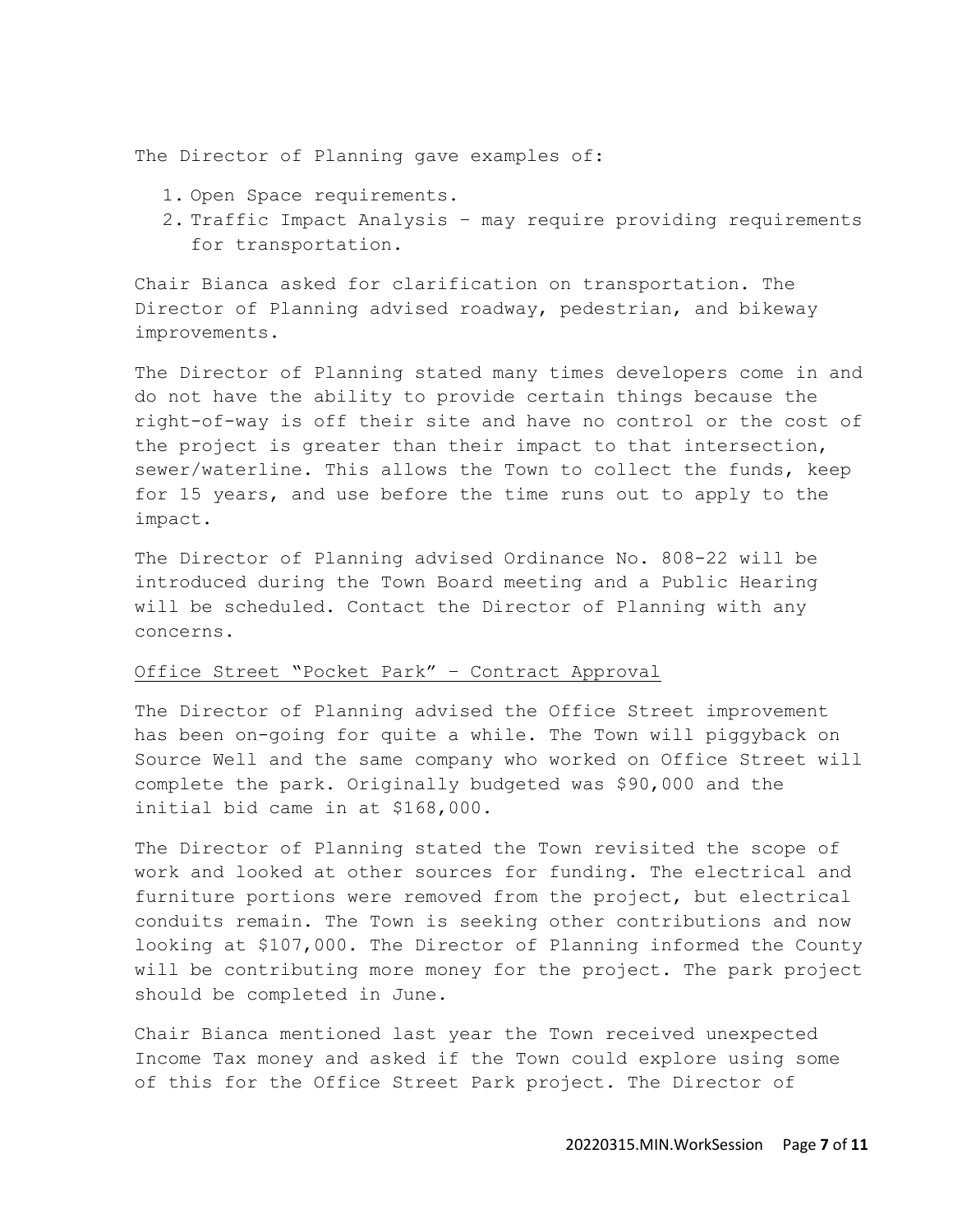Planning notified the Town is in the process of submitting for a grant for the furniture.

Commissioner Kahoe feels it is best to do the electric now. Chair Bianca also thinks the Town should seriously consider doing the electric.

Commissioner Hughes inquired about the concrete tables. The Director of Planning advised there are 3 tables, and the County does not want them back. The Director of Planning does not want to put them back but is an option. Commissioner Hughes asked if they could be used in the interim. The Director of Planning informed the grant money will not be decided on until the middle of June and recommends the furniture be ordered soon.

Commissioner Kahoe asked if the concrete tables could be repurposed at the Homestead Park. The Director of Planning will look into it.

The Town Administrator stated the park has been talked about for a couple of years and does not want to delay it.

The Director of Finance will look into the recommendation and possibly add it to the budget amendment.

### Harford County and Town Sewer Service Addendum Contract Approval

The Director of Finance informed this is based on the 1988 Sewer Service Agreement with Harford County and the Town has tried to get this revised over the years. The Director of Finance is satisfied with the issues that were ironed out. The agreement lays out the calculations to determine what the bulk rate is for treating Town sewage.

The Director of Finance stated in FY21 calculations were received in November for the Town to review. There were a few changes made and the good news is the rates decreased from \$4.06 to \$3.77. The Director of Finance is waiting to see the addendum from Harford County and should have it by Friday.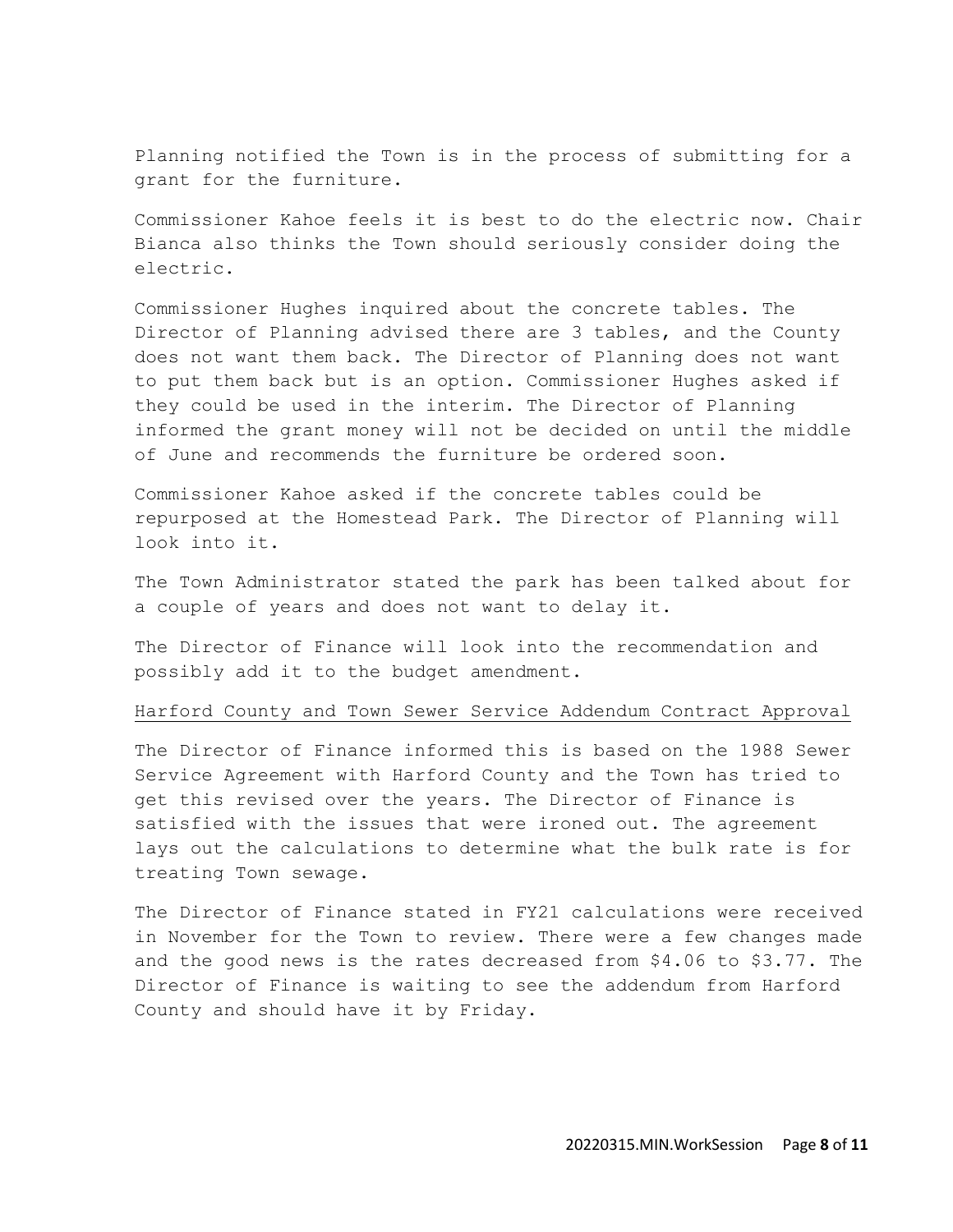# Passport Digital Parking Enforcement Solution Contract Renewal

The Director of Finance advised this contract may not come before the Commissioners on March 21st because the renewal contract is being reviewed by their legal department.

The Director of Finance notified this company handles our parking tickets and receives 20% processing fee based on revenues collected. The contract also includes handheld devices at no cost.

Two packages were proposed:

- 1. Same as previous contract with the 20% processing fee.
- 2. Increase their on-line credit fee from \$3.50 to \$3.95 and reduce processing fee to 19%.

The Director of Finance is recommending going with option #2 and explained other ways tickets can be paid.

## Purchase Eight Police Department Patrol Toughbook Laptops

The Director of Administration reviewed the request to purchase eight Toughbook Laptops for \$28,784. The Town will piggyback on the State of Maryland.

Chair Bianca inquired about the Town purchasing Toughbooks last year. The Director of Administration stated these are on a regular cycle.

# Reappointment to Economic and Community Development Commission

Commissioner Chance notified Todd Boyle is interested in another term on the Economic and Community Development Commission and recommends his reappointment.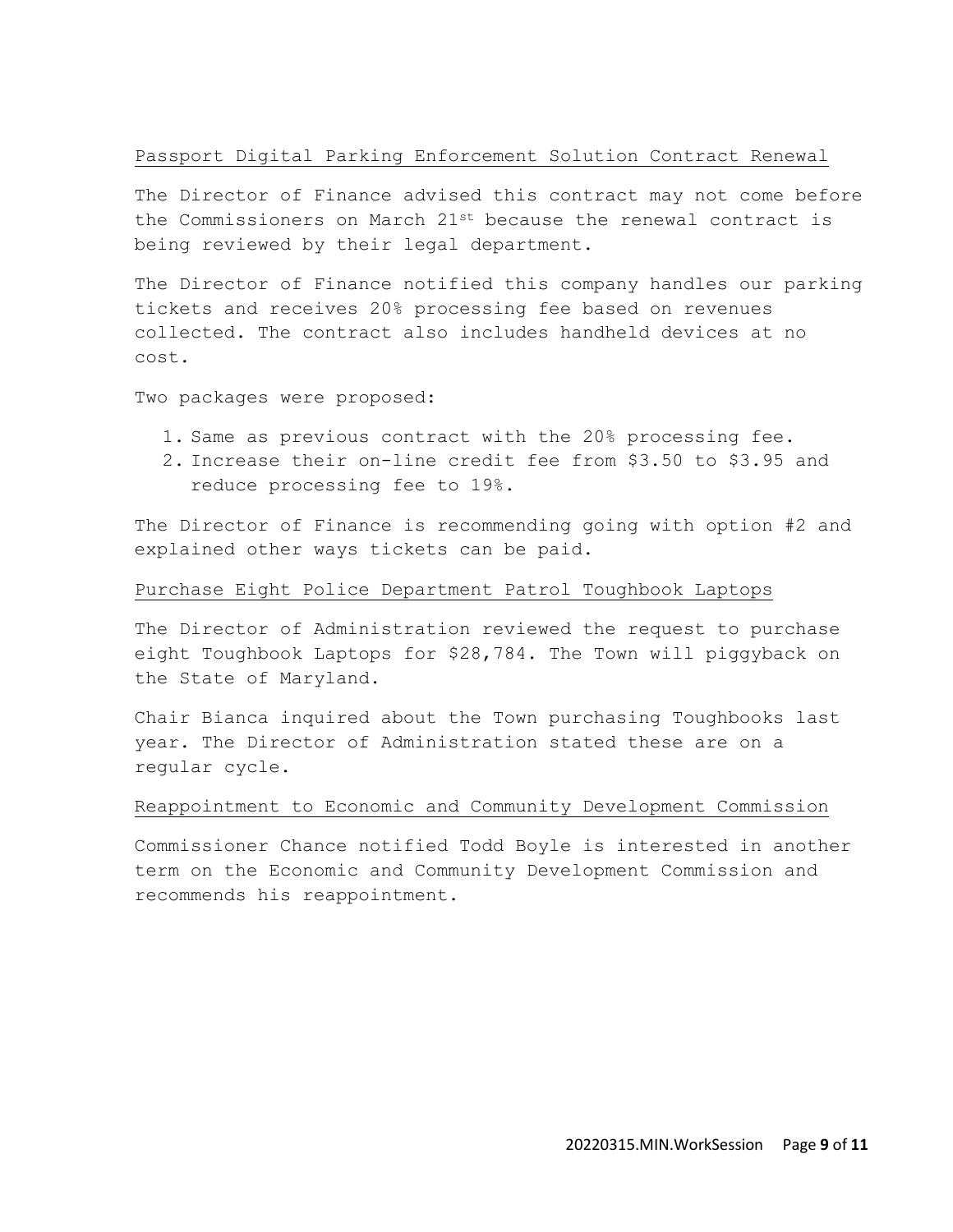## **STAFFING UPDATE:**

The Director of Administration reported:

- Equipment Operator extending an offer this week.
- Equipment Operator, Laborer, Construction Worker positions need to be filled.
- Deputy Chief interview date has been set for March 22nd.
- Dispatcher internal hiring to full time. Part-time dispatchers are needed.
- Internal Promotions Sergeant, Corporal and Police Officers.

Commissioner Hughes inquired about the dispatcher pool positions. The Director of Administration stated there has been a lot of interest but not many with experience. The Director of Administration advised the Town may have to build this pool with in-house training.

# **CALENDAR:**

The March/April/May calendars were distributed. Contact Ruth Seitler with any additions or corrections.

### **MISCELLANEOUS:**

## Update on January Sewer Billing

The Director of Finance had a conversation with Maryland American who were embarrassed with the situation and understands the Town's position. Maryland American will be exploring how the issue happened and see it does not happen again. Maryland American will get back to the Town on where the issues exactly occurred and reimbursing finance charges.

### Homestead Park Update

The Director of Planning informed of receiving a grant for \$115,000 to improve Homestead Park and the Town is obligated to contribute \$35,000. Plans are to improve the basketball court, add two pickleball courts, and improve the playground. The Director of Planning advised the park has no handicap access and will be addressed with the parking lot.